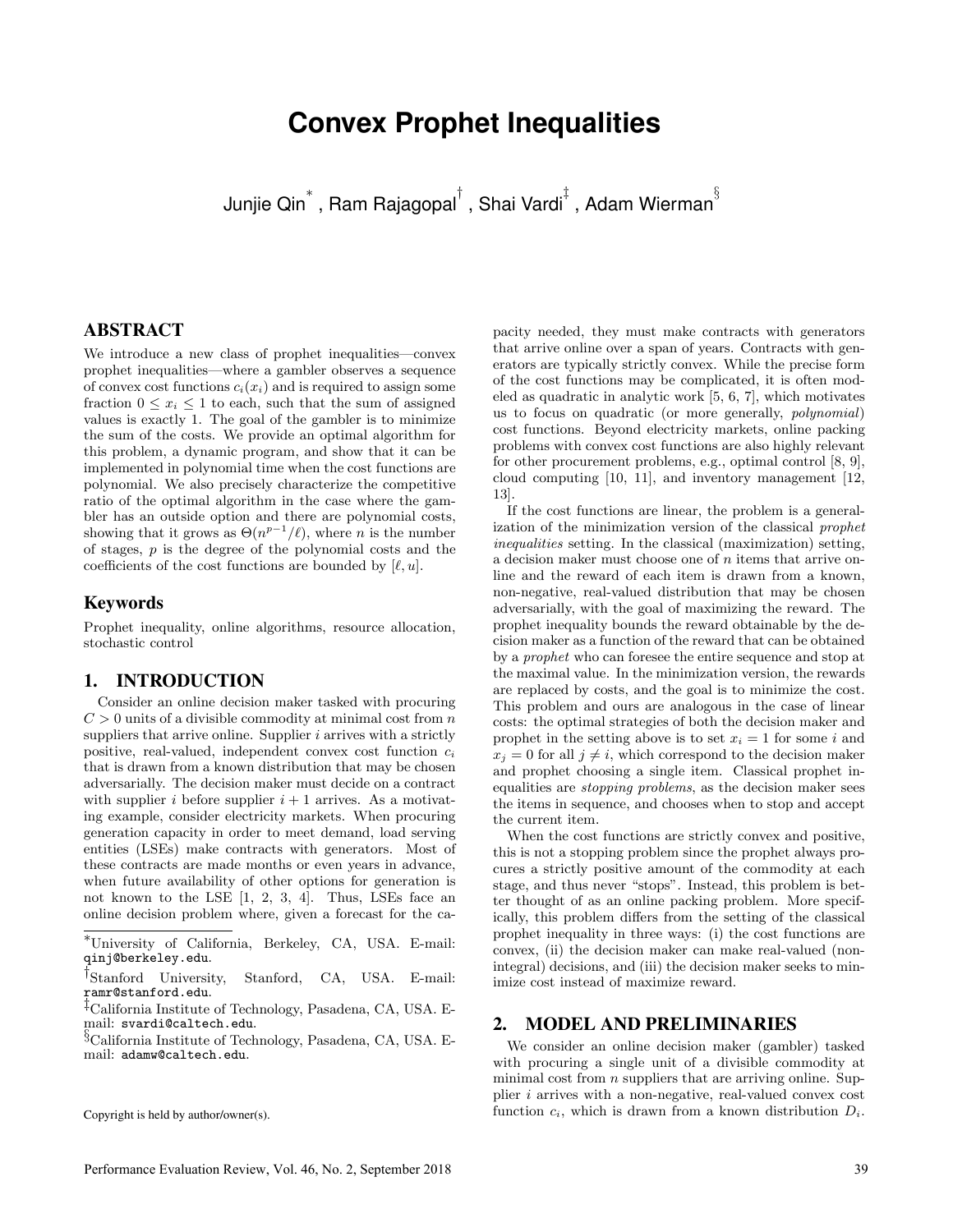The distributions  $D_1, \ldots, D_n$  are independent and possibly chosen adversarially. The gambler must decide on a contract with supplier *i* before supplier  $i + 1$  arrives.

We compare the cost of the gambler to the cost of a *prophet*, who can foresee the sequence of realized cost functions. Since the prophet knows the cost functions, it can simply solve the following convex program to identify the optimal allocation

$$
OPT = \min_{x} \sum_{i=1}^{n} c_i(x_i)
$$
  
s.t. 
$$
\sum_{i=1}^{n} x_i = 1; \quad 0 \le x_i \le 1; \quad i = 1, ..., n.
$$

Since the cost functions are random, we are interested in the expected performance, E[OPT].

Without the ability to foresee the future, the *gambler* has to base decisions on the information that is available at stage *i*, denoted by  $\mathcal{H}_i$ . This information includes all the distributions, the realized cost functions up to  $c_i$ , and the amount of commodity that has already been obtained (denoted by *si*). That is, the decision of the gambler has to be *causal*, i.e.,  $x_i = \pi_i(\mathcal{H}_i)$ ,  $i = 1, \ldots, n$ , where  $\pi_i$  is the gambler's policy for determining the amount to procure from supplier *i* given the information at stage *i*.

Let  $\pi = (\pi_1, \ldots, \pi_n)$  be the sequence of policies the gambler may use and let  $\Pi$  be the set of admissible policies that  $\sum_i x_i = 1$ . Then, the expected cost of the gambler using an includes all the policies generating  $x_i$ 's such that  $x_i \geq 0$  and  $\text{admissible policy } \pi \in \Pi \text{ is } \mathbb{E}[\text{ALG}^{\pi}] = \mathbb{E} \left[ \sum_{i=1}^{n} c_i(\pi_i(\mathcal{H}_i)) \right].$ 

For convenience, we write  $\mathbb{E}[ALG]$  when the policy used is clear from context. The *gambler's problem* is then to design an admissible policy  $\pi$  that minimizes his expected cost:

$$
\inf_{\pi \in \Pi} \ \mathbb{E}[\text{ALG}^{\pi}]. \tag{1}
$$

For deriving convex prophet inequalities, we are interested in obtaining the *exact competitive ratio*

$$
\sup_{D} \inf_{\pi \in \Pi} \frac{\mathbb{E}[\text{ALG}^{\pi}]}{\mathbb{E}[\text{OPT}]},\tag{2}
$$

where the maximization is over the space of all sequences of independent distributions  $D = (D_1, \ldots, D_n)$ .

Our goals are (i) to obtain explicit expressions of (2) for a wide class of cost functions which are useful for bounding the algorithm performance for suboptimal policy or for arbitrary distributions, and (ii) to identify simple and efficient algorithms for solving the online allocation problem with provably good competitive ratios.

#### 2.1 An optimal algorithm

We formulate the optimal policy for the gambler using dynamic programming. This policy is the admissible policy that minimizes the expected cost, i.e., the solution of (1). In particular, (1) is a stochastic control problem, and so the optimal policy can be characterized via dynamic programming (DP) using the backward recursion described below. First, define the *cost-to-go functions*  $J_i$  on  $s_i \in [0,1]$  as follows:

$$
J_n(s_n) = c_n(1 - s_n),
$$
  
\n
$$
J_i(s_i) = \min_{0 \le x_i \le 1 - s_i} c_i(x_i) + \mathbb{E}[J_{i+1}(s_i + x_i)], i = 1, ..., n-1.
$$

Equipped with these cost-to-go functions, the optimal causal policy is a mapping from the state  $s_i \in [0,1]$  to the action  $x_i \in [0,1]$  that takes the form

$$
x_n(s_n) = 1 - s_n,
$$
  
\n
$$
x_i(s_i) \in \underset{0 \le x_i \le 1 - s_i}{\arg \min} c_i(x_i) + \mathbb{E}[J_{i+1}(s_i + x_i)], i = 1, \dots, n-1.
$$

When the cost function is polynomial  $c_i(x_i) = a_i x_i^p$ , recursions above admit explicit solutions and can be implemented in polynomial time.

## 3. POLYNOMIAL PROPHET INEQUALITIES

In this section, we show that we can obtain precise prophet inequalities for polynomial cost functions  $c_i(x_i) = a_i x_i^p$  when there is an outside option. The existence of an outside option is common in real world applications, as it is typically possible to procure part of the desired quantity of the commodity through channels outside of the online procurement process. In our model, an outside option corresponds to a *normalization*<sup>1</sup> of the model where  $a_1 = 1$ .

Our main results are given below.

Theorem 1. *Consider polynomial cost functions of the form*  $c_i(x) = a_i x^p$ ,  $p > 1$ , with  $\ell < a_1 = 1 < u$ . For any independent distributions  $D = (D_2, \ldots, D_n)$  with  $D_i$ *supported on*  $[\ell, u]$ *,* 

$$
\inf_{\pi \in \Pi} \frac{\mathbb{E}ALG^{\pi}}{\mathbb{E}OPT} \le \left(1 + \frac{n-1}{\ell^{1/(p-1)}}\right)^{p-1}
$$

*.*

An interesting feature of the upper bound is that it is achieved with a *non-adaptive algorithm* which only uses E*ai*,  $i = 1, \ldots, n$ , not their realized values.

THEOREM 2. *The bound*  $\left(1 + \frac{n-1}{\ell^{1/(p-1)}}\right)^{p-1}$  *in Theorem 1 is tight.*

Note that Theorem 1 and Theorem 2 also hold for the linear case,  $p = 1$ . In this case, the gambler will take  $x_1 = 1$ and the prophet will pick any  $a_i = \ell$  for  $i > 1$  in the worst case distribution where  $a_i = \ell$  with probability  $1 - \epsilon$  with  $\epsilon \to 0$ . The competitive ratio is

$$
\sup_{D} \inf_{\pi \in \Pi} \frac{\mathbb{E}[\text{ALG}^{\pi}]}{\mathbb{E}[\text{OPT}]} = \lim_{p \to 1} \left( 1 + \frac{n-1}{\ell^{1/(p-1)}} \right)^{p-1} = \frac{1}{\ell}.
$$

# 4. A SIMPLE THRESHOLDING ALGORITHM

Motivated by the complexity of the dynamic program, we propose the following threshold-based algorithm, which we denote by BALANCED THRESHOLD: choose some threshold that strikes a balance between being low enough so that we can allocate a reasonable share to any producer whose cost is below it, and high enough so that sufficiently many producers' cost is below the threshold. Then, allocate 1*/k* to the first  $k$  producers whose cost is below the threshold, where  $k$ is chosen to minimize the cost. Intuitively, we would like *k* to be such that, with high probability, at least *k* producers

<sup>1</sup>Without outside option (see Section 5), the competitive ratio scales with  $\sqrt{u/\ell}$  even for 2 stages which grows unbounded for  $u \to \infty$ . This is because the first stage worst case distribution for this case is a point mass at  $\sqrt{u\ell} \to \infty$ for  $u \to \infty$ , resulting in an infinite cost for the gambler. Normalizing  $a_1 = 1$  removes this effect and guarantees a finite cost for the gambler.